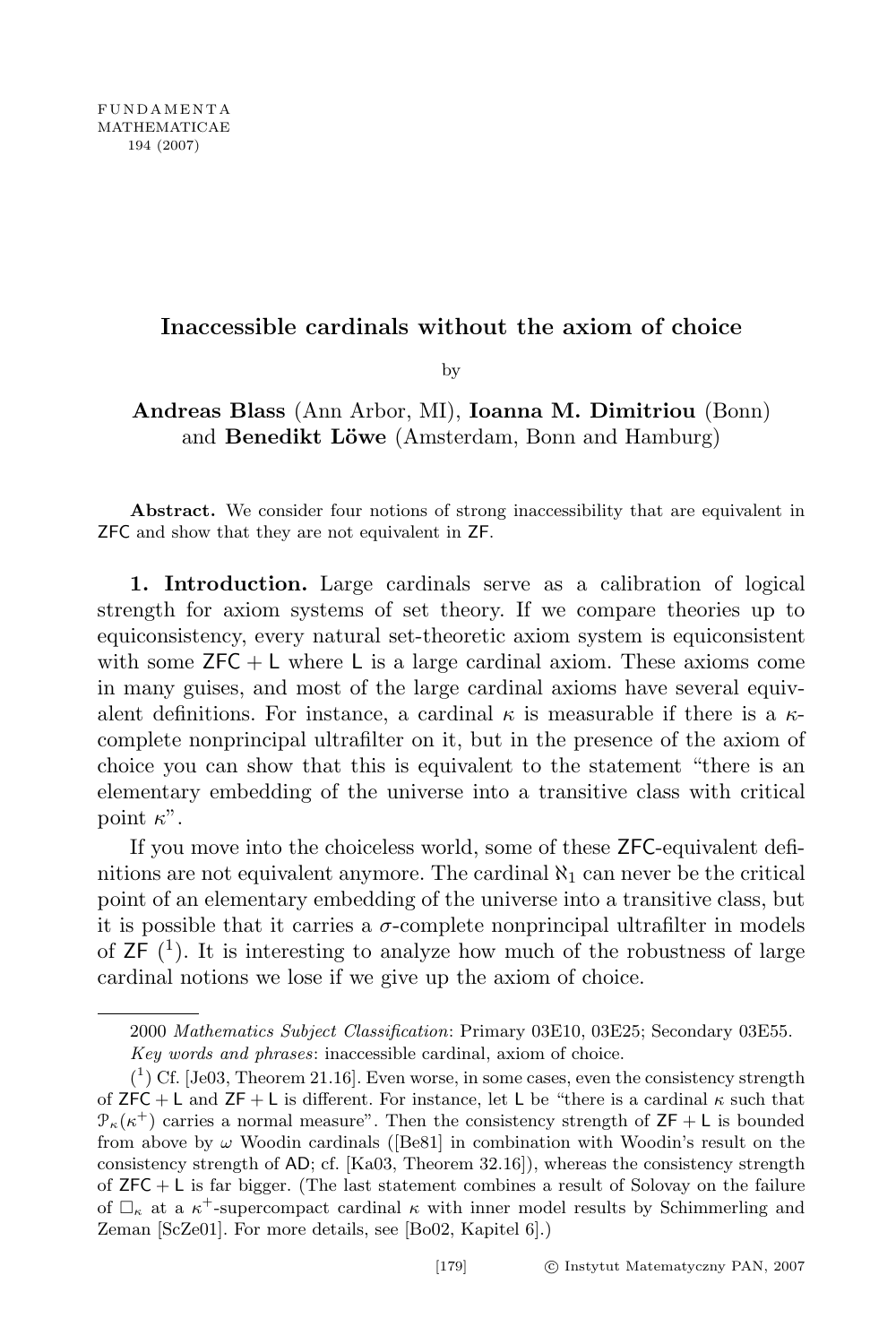In this paper, we investigate a large cardinal notion that is in conflict with negations of the axiom of choice: the notion of strong inaccessibility. A strongly inaccessible cardinal  $\kappa$  is a regular strong limit cardinal where the traditional **ZFC**-definition of "strong limit" is that for all  $\lambda < \kappa$ , we have  $2^{\lambda} < \kappa$ .

In the ZF-context, this does not necessarily make sense, as  $2^{\lambda}$  may not be well-ordered. We look at four different definitions of inaccessible cardinals that are equivalent in ZFC but not equivalent in  $\overline{ZF}$  (*i*-inaccessibility, **v**-inaccessibility,  $\bar{s}$ -inaccessibility, and  $\bar{\imath}$ -inaccessibility) and study the implicational structure of these notions (in ZF).

The paper is organized as follows: In §2, we present the definitions and their simple consequences. The four notions mentioned are presented in an implication diagram in Figure 1. In §3, we first finish the proof of the positive part of the implication diagram. After that, in §4, we briefly digress and discuss a property  $(*_{\omega_1,\overline{\mathbf{i}}})$  that corresponds to being inaccessible without being a limit cardinal. The main part of the paper  $(\S_{\S}5, 6, \S_{\S}$  and 7) contains the three independence results proving that none of the arrows in Figure 1 is reversible. Throughout this paper, the ambient theory is ZF.

2. Definitions of strong limits. Ordinarily, in set theory with the axiom of choice, we write  $X \leq Y$  to mean that there is an injection from X to Y, or equivalently (provided  $X \neq \emptyset$ ) that there is a surjection from Y to X. Without the axiom of choice, these two statements are not equivalent anymore and we have to be much more precise. We define four different notions of "being smaller than" for the context of ZF:

Let X and Y be nonempty sets and  $\kappa$  be a cardinal. Then we write

- $X \leq_i \kappa$  if there is some  $\alpha \leq \kappa$  and an injection from X into  $\alpha$ ,
- $X \leq_{\mathcal{S}} \kappa$  if there is some  $\alpha \leq \kappa$  and a surjection from  $\alpha$  onto X,
- $X \leq_{\overline{i}} Y$  if there is no injection from Y into X, and
- $X \leq_{\bar{\mathbf{s}}} Y$  if there is no surjection from X onto Y.

Of course, if X and Y are well-orderable, these four relations coincide. The following are immediate observations:

OBSERVATION 1. For a nonempty set X and a cardinal  $\kappa$ , the statements  $X \leq_{\mathbf{s}} \kappa$  and  $X \leq_{\mathbf{i}} \kappa$  are equivalent and both imply that X is well-orderable.

OBSERVATION 2. If  $\kappa$  is a cardinal and X is a nonempty set, then  $X \leq_{\mathbf{s}} \kappa$  implies  $X \leq_{\mathbf{s}} \kappa$ .

OBSERVATION 3. For nonempty sets X and Y, if  $X \leq_{\bar{s}} Y$ , then  $X \leq_{\bar{s}} Y$ .

In the following, we shall use the symbol x as a placeholder for one of the four symbols i, s,  $\bar{\imath}$  and  $\bar{s}$ . We say that a limit cardinal  $\kappa$  is an x-strong limit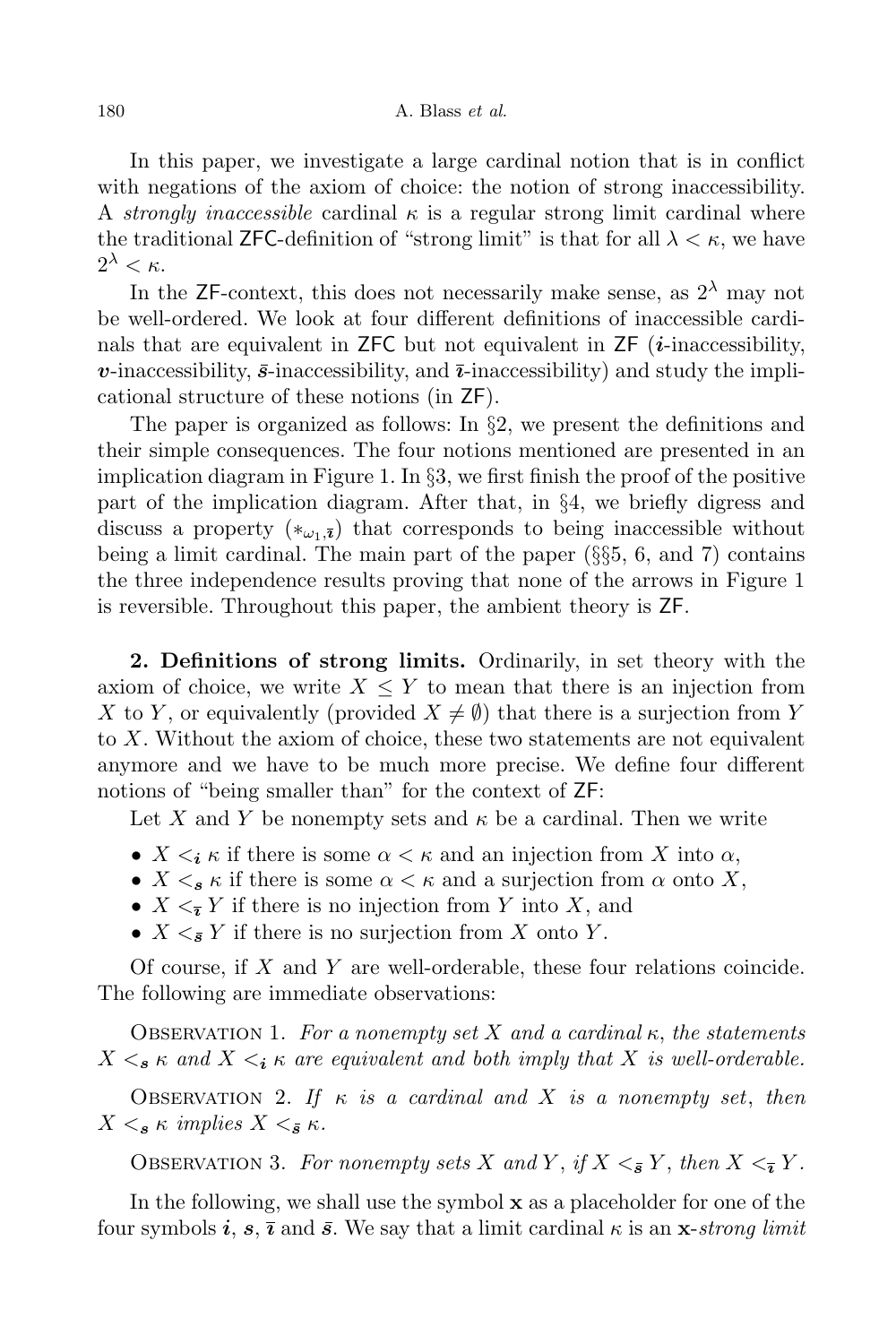if for all  $\lambda < \kappa$ , we have  $\mathcal{P}(\lambda) <_{\kappa} \kappa$ , and we call an uncountable cardinal  $\kappa$  $\mathbf{x}\text{-}inaccessible$  if it is a regular  $\mathbf{x}\text{-strong limit cardinal }(^2)$ .

Of course, inaccessibility of a cardinal  $\kappa$  is typically connected with metamathematical properties of  $V_{\kappa}$ . This suggests another natural definition of inaccessibility: An ordinal  $\kappa$  is v-inaccessible if  $V_{\kappa}$  is a model of secondorder  $\mathsf{ZF}$ . Here, by  $\mathbf{V}_{\kappa}$  we mean the collection of sets of (Mirimanoff) rank  $\lt$   $\kappa$ , regarded as a structure by interpreting  $\in$  as actual membership. By "second-order ZF", we mean ZF with replacement strengthened to say that the image of a set under any function (not just under definable functions) is a set. It is easy to check the following characterizations of  $v$ -inaccessibility.

PROPOSITION 4. The following are equivalent, for any ordinal  $\kappa$ :

- (1)  $\kappa$  is **v**-inaccessible,
- (2)  $\kappa$  is a regular, uncountable cardinal and for all  $\alpha < \kappa$ , we have  $V_{\alpha} \leq \bar{\epsilon} \kappa$
- (3)  $\kappa$  is a regular, uncountable cardinal and for all  $\alpha < \kappa$  and all cofinal subsets  $C \subseteq \kappa$ , we have  $\mathbf{V}_{\alpha} \leq_{\bar{\mathbf{s}}} C$ .

Combining Proposition 4 with the fact that  $\mathcal{P}(\lambda) \subseteq \mathbf{V}_{\lambda+1}$ , we immediately get the following connection between  $v$ -inaccessibility and  $\bar{s}$ -inaccessibility:

COROLLARY 5. Every  $v$ -inaccessible cardinal is  $\bar{s}$ -inaccessible.

The implication diagram in Figure 1 gives the connections between the five notions of inaccessibility. All implications except the ones labelled  $(\ddagger)$ follow from the above simple observations and Corollary 5. The implication (‡) will be proved as Theorem 11.



Fig. 1. The implication diagram

It is quite easy to see that the notion of an  $i$ -strong limit is too strong for purposes of set theory without the axiom of choice:

<sup>(</sup> 2 ) Here and for the rest of the paper, "cardinal" means "initial ordinal".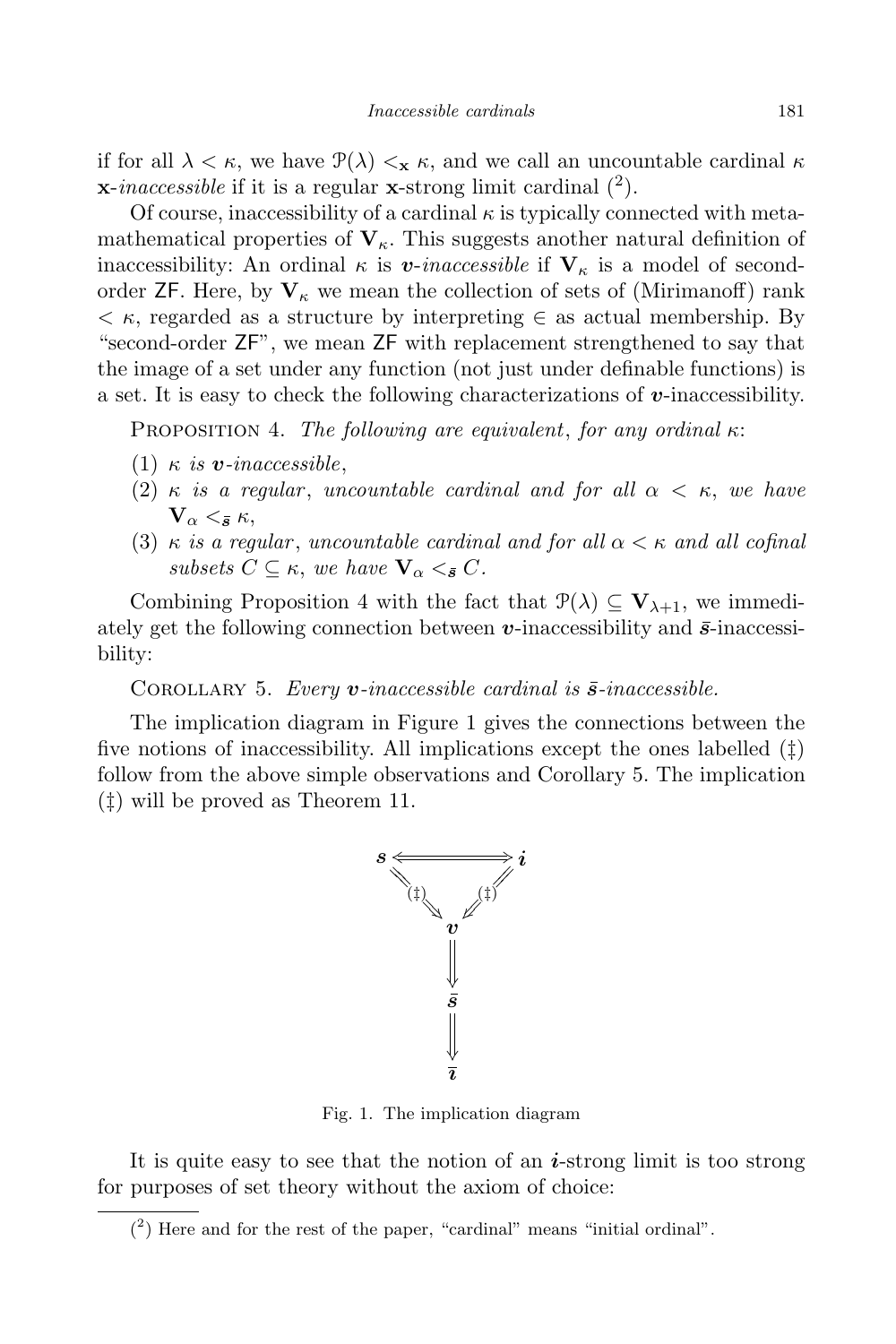PROPOSITION 6. If there is an uncountable  $i$ -strong limit, then there is a well-ordering of the real numbers.

*Proof.* If  $\kappa$  is uncountable, then  $\aleph_0 < \kappa$ , so by Observation 1,  $\mathcal{P}(\omega)$  is well-orderable.

We now use the notation IC for the assertion "there is an inaccessible cardinal" (meaning "there is an  $i$ -inaccessible cardinal" if we use it in the  $\neg$ AC-context). For the separating instances (without AC), we use the following notation:

- $IC_{\nu/\neg i}$  "there is an v-inaccessible cardinal which is not *i*-inaccessible",
- $IC_{\bar{s}/\neg v}$  "there is an  $\bar{s}$ -inaccessible cardinal which is not v-inaccessible",
- $IC_{\bar{i}/\neg \bar{s}}$  "there is an  $\bar{i}$ -inaccessible cardinal which is not  $\bar{s}$ -inaccessible".

The goal of this paper is to show that the arrows in the above diagram do not reverse in  $\mathsf{ZF},$  i.e., that  $\mathsf{ZF}+\mathsf{IC}_{\bm{v}/\neg\bm{i}}, \mathsf{ZF}+\mathsf{IC}_{\bar{s}/\neg\bm{v}},$  and  $\mathsf{ZF}+\mathsf{IC}_{\bar{\bm{i}}/\neg\bar{\bm{s}}}$  are consistent (cf. Theorems 17, 20, and 25). On the metamathematical side, it is interesting to note that the different definitions of strong inaccessibility do not give different consistency strength:

PROPOSITION 7. If  $\kappa$  is  $\bar{i}$ -inaccessible, then  $\kappa$  is inaccessible in **L**.

*Proof.* Clearly,  $\kappa$  is regular in **L**. Let  $\alpha < \kappa$ . If **L** = "there is an injection" from  $\kappa$  into  $\mathcal{P}(\alpha)$ ", then there is an injection from  $\kappa$  into  $\mathcal{P}^{\mathbf{L}}(\alpha) \subseteq \mathcal{P}(\alpha)$ , so  $\kappa$  is not  $\bar{i}$ -inaccessible in the universe.

COROLLARY 8. The following are equiconsistent:

 $(1)$  ZFC + IC,

(2)  $ZF + "there is an i-inaccessible".$ 

(3)  $ZF + "there is an v-inaccessible"$ .

(4)  $ZF + "there is an \bar{s}\text{-}inaccessible"$ .

(5)  $ZF + "there is an \overline{i} - inaccessible".$ 

The project of this paper was in part motivated by the behaviour of cardinals under the assumption of  $ZF + AD$  where AD denotes the axiom of determinacy (cf. [Ka03, § 27])  $(^3)$ .

In the ZFC-context, the property

(\*<sub> $(\kappa, \mathbf{x})$ </sub> for all  $\lambda < \kappa$ , we have  $\mathcal{P}(\lambda) <_{\mathbf{x}} \kappa$ 

can only hold for limit cardinals. This remains true without the axiom of choice for  $\langle \bar{s}$ :

 $(3)$  For an alternative definition of strong inaccessibility designed specifically for the AD-context, see [Ke85]. There, a cardinal  $\kappa$  is strongly inaccessible if it is regular and for all  $\lambda < \kappa$  there is a bijection between the set of ultrafilters on  $\lambda$  and a proper initial segment of  $\kappa$ . Kechris proved (under the assumption of  $AD+V = L(\mathbb{R})$ ) that  $\delta_1^2$  is strongly inaccessible in this sense.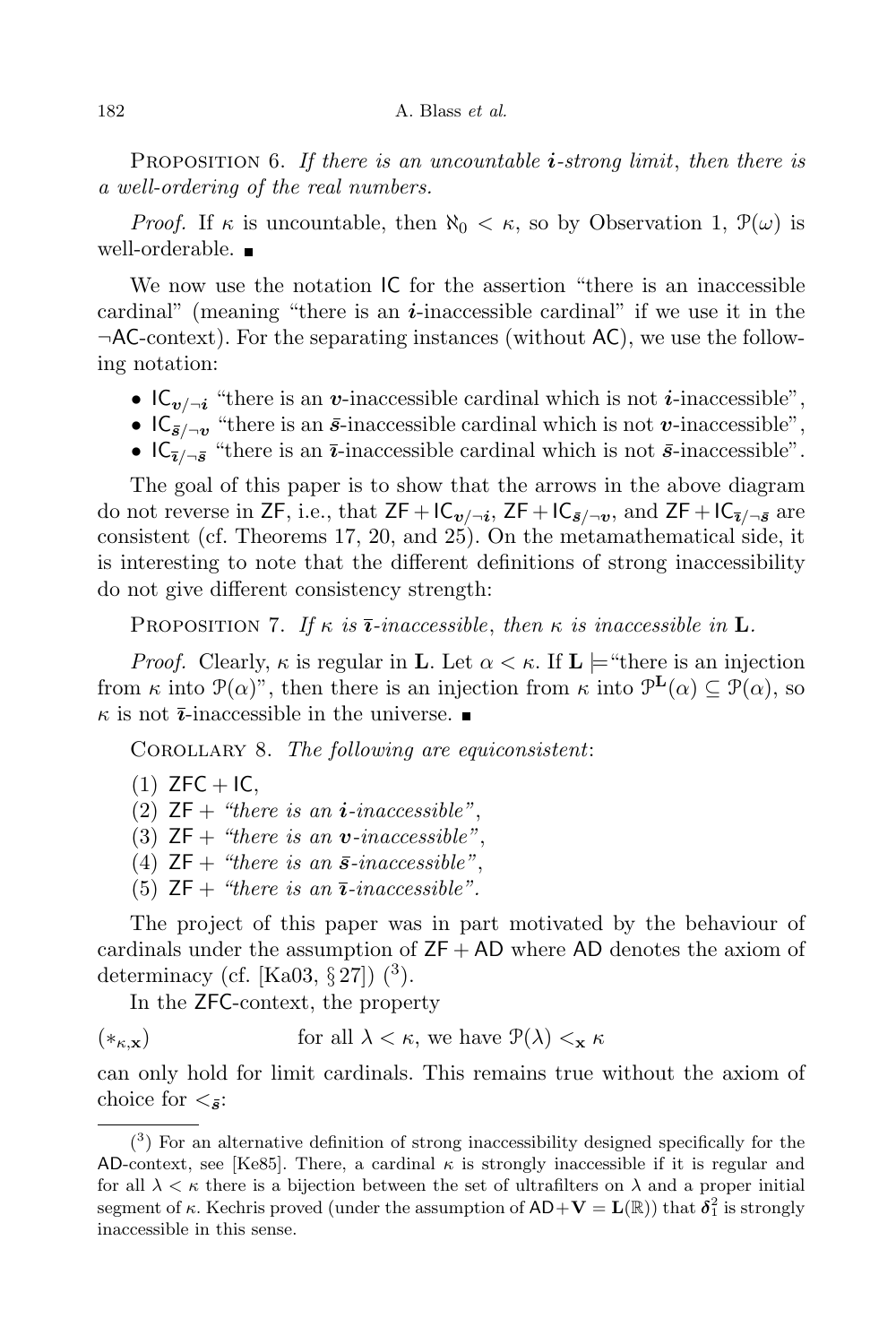OBSERVATION 9. The statement  $(*_{\kappa+\bar{s}})$  is inconsistent with ZF.

*Proof.* In ZF, there is a surjection from  $\mathcal{P}(\kappa)$  onto  $\kappa^+$ .

The analogue of Observation 9 for  $\bar{i}$  is not true: By a theorem of Mycielski's, AD implies that there cannot be an injection from  $\omega_1$  into the reals [Ka03, Proposition 27.11(a)]; therefore  $(*_{\omega_1,\bar{x}})$  holds under AD. We will return to  $(*_{\omega_1,\bar{\mathbf{z}}})$  in §4.

**3. v-inaccessible cardinals.** In this section, we shall show the remaining implication (‡) from our diagram of implications. We start with a simple fact:

LEMMA 10. Let  $\kappa$  be **i**-inaccessible. If  $\alpha < \kappa$  and  $\mathbf{V}_{\alpha}$  is well-orderable, then  $V_{\alpha} < i \kappa$ .

*Proof.* Suppose not, and let  $\alpha$  be the first counterexample. By *i*-inaccessibility of  $\kappa$ , this  $\alpha$  cannot be a successor ordinal, and it obviously is not 0, so it is a limit ordinal. By minimality of  $\alpha$ , we have  $\mathbf{V}_{\beta} \leq_{i} \kappa$  for all  $\beta \leq \alpha$ . By regularity of  $\kappa$ , find a cardinal  $\lambda < \kappa$  such that for all  $\beta < \alpha$ , we have  $\mathbf{V}_{\beta} <_{i} \lambda$ .

Use the hypothesis to fix a well-ordering of  $V_{\alpha}$ ; it restricts to wellorderings of  $V_\beta$  for all  $\beta < \alpha$ , which then determine order-isomorphisms  $f_\beta: \mathbf{V}_\beta \to \tau_\beta$ , where, by our choice of  $\lambda$ , we have  $\tau_\beta < \lambda$  for all  $\beta < \alpha$ . Combining all these maps  $f_\beta$ , we get a one-to-one map  $g: \mathbf{V}_\alpha \to \alpha \times \lambda$ defined by

$$
g(x) := \langle \varrho(x), f_{\varrho(x)+1}(x) \rangle,
$$

where  $\rho(x)$  is the Mirimanoff rank of x. Since  $\alpha \times \lambda$  is well-orderable with order-type  $\lt \kappa$ , this finishes the proof.

THEOREM 11. Every *i*-inaccessible cardinal is *v*-inaccessible.

*Proof.* Let  $\kappa$  be *i*-inaccessible. By definition,  $\kappa$  is regular and uncountable, so it remains to prove that no  $V_{\alpha}$  with  $\alpha < \kappa$  can be mapped onto  $\kappa$ . In fact, we shall prove more, namely that every such  $V_{\alpha}$  is well-orderable and has cardinality  $\lt \kappa$ .

By Lemma 10, it remains to show that  $V_{\alpha}$  is well-orderable for all  $\alpha < \kappa$ . Suppose not, and let  $\alpha$  be the smallest counterexample. So  $V_\beta$  is wellorderable and, by Lemma 10, of cardinality  $\lt \kappa$  for all  $\beta \lt \alpha$ . As in the proof of Lemma 10,  $\alpha$  must be a limit ordinal, and we can obtain a cardinal  $\lambda < \kappa$ such that  $\mathbf{V}_{\beta} \leq \mathbf{i} \lambda$  for all  $\beta \leq \alpha$ . Thus, each such  $\mathbf{V}_{\beta}$  has a well-ordering of length  $< \lambda$  (<sup>4</sup>).

<sup>(&</sup>lt;sup>4</sup>) If we could *choose* one such well-ordering for each  $\beta < \alpha$ , then we could combine these, as in the proof of the lemma, to well-order  $V_{\alpha}$ . Unfortunately, we cannot immediately make such choices. The rest of the proof is devoted to getting such choices without invoking the axiom of choice.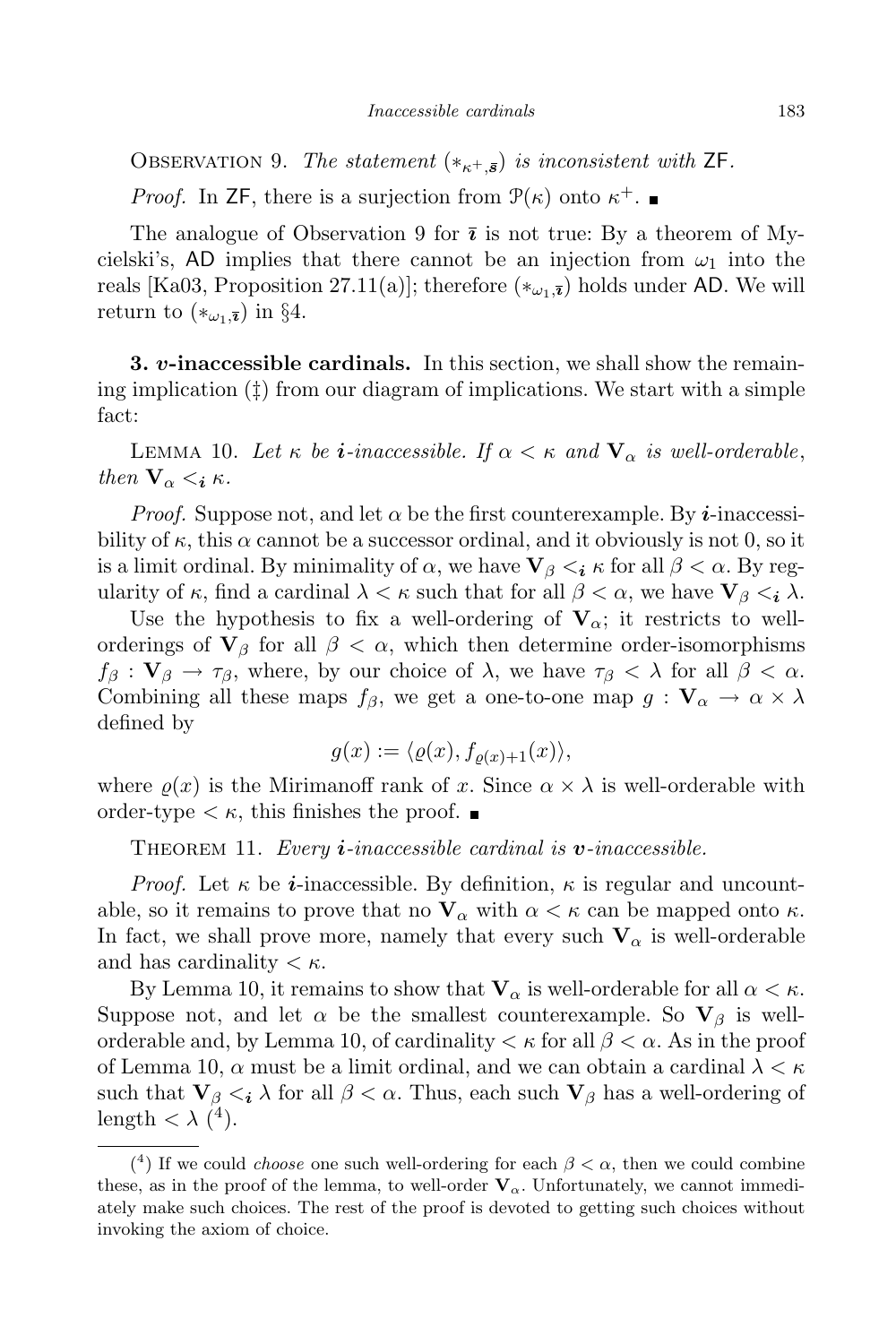By *i*-inaccessibility of  $\kappa$ , fix a well-ordering  $\prec$  of  $\mathcal{P}(\lambda)$ . We inductively define, for  $\beta \leq \alpha$ , specific well-orderings  $\prec_{\beta}$  of  $V_{\beta}$  as described below. Note that the induction includes  $\beta = \alpha$ , so we will obtain a well-ordering  $\prec_{\alpha}$  of  $V_{\alpha}$ , thereby completing the proof.

Let  $\prec_0$  be the empty relation (on the empty set  $\mathbf{V}_0 = \emptyset$ ). For limit  $\beta$ , let

$$
x \prec_{\beta} y \Leftrightarrow \varrho(x) < \varrho(y)
$$
 or  $(\varrho(x) = \varrho(y) = \gamma$  and  $x \prec_{\gamma+1} y$ ).

Finally, for a successor ordinal  $\beta = \gamma + 1$ , notice that the order-isomorphism from  $\prec_{\gamma}$  to its order-type  $\tau$  maps  $V_{\gamma}$  one-to-one into  $\lambda$  (as our choice of  $\lambda$ ensures  $\tau < \lambda$ ). This induces a one-to-one map of  $V_{\beta} = \mathcal{P}(V_{\gamma})$  into  $\mathcal{P}(\lambda)$ . Use this map to pull back the fixed well-ordering of  $\mathcal{P}(\lambda)$  to a well-ordering of  $V_\beta$ , and define that well-ordering to be  $\prec_\beta$ .

**4. The property**  $(*_{\omega_1,\bar{x}})$ . In this section, we briefly return to the property ( $*_{\kappa,\mathbf{x}}$ ) for successor cardinals  $\kappa$ . We will discuss the case  $\kappa = \omega_1$ . We have seen that  $(*_{\omega_1,\bar{s}})$  is refutable in ZF, but  $(*_{\omega_1,\bar{s}})$  is a theorem of ZF+AD. Even more,  $\mathsf{ZF} + (*_{\omega_1,\overline{\mathbf{z}}})$  is equiconsistent with  $\mathsf{ZF}$ . For this, we give the following simple argument using the Feferman–Lévy model which is a folklore result well-known in the community:

The Feferman–Lévy model (cf. [FeLé63] and [Je03, Example 15.57]) is a symmetric submodel of a generic extension that satisfies "R is a countable union of countable sets" (¬38 in the notation of [HoRu98]).

LEMMA 12. If X is a countable union of countable sets, then there is no surjection from X onto  $\aleph_1^{\aleph_0}$ .

*Proof.* This is essentially the diagonal argument for König's Theorem: Let  $X = \bigcup_{n \in \omega} X_n$  for some countable sets  $X_n$  and let  $\pi$  be any function from X to  $\aleph_1^{\aleph_0}$ . Then  $\pi[X_n]$  is a countable set, and therefore  $\omega_1 \setminus {\{\pi(x)(n) \, ; \, x \in X_n\}}$  $\neq \emptyset$ . Let  $\alpha_n$  be the least element of this set. Define  $Z : \omega \to \omega_1$  by  $Z(n) :=$  $\alpha_n$ . Then Z is not in the range of  $\pi$ .

LEMMA 13. If there is an injection from  $\omega_1$  into the reals (170 in the notation of [HoRu98]), then there is a bijection between the reals and  $\aleph_1^{\aleph_0}$ .

*Proof.* By the assumption, we have an injection from  $\aleph_1$  into  $2^{\aleph_0}$ , and hence from  $\aleph_1^{\aleph_0}$  into  $(2^{\aleph_0})^{\aleph_0}$  and thus into  $2^{\aleph_0}$ . By the Schröder–Bernstein theorem, we get a bijection from  $2^{\aleph_0}$  to  $\aleph_1^{\aleph_0}$ .

Obviously, Lemmas 12 and 13 show that the Feferman–Lévy model satisfies  $(*_{\omega_1,\overline{\mathbf{z}}}).$ 

COROLLARY 14. If Cons(ZFC), then Cons(ZF +  $(*_{\omega_1,\overline{x}})$ ).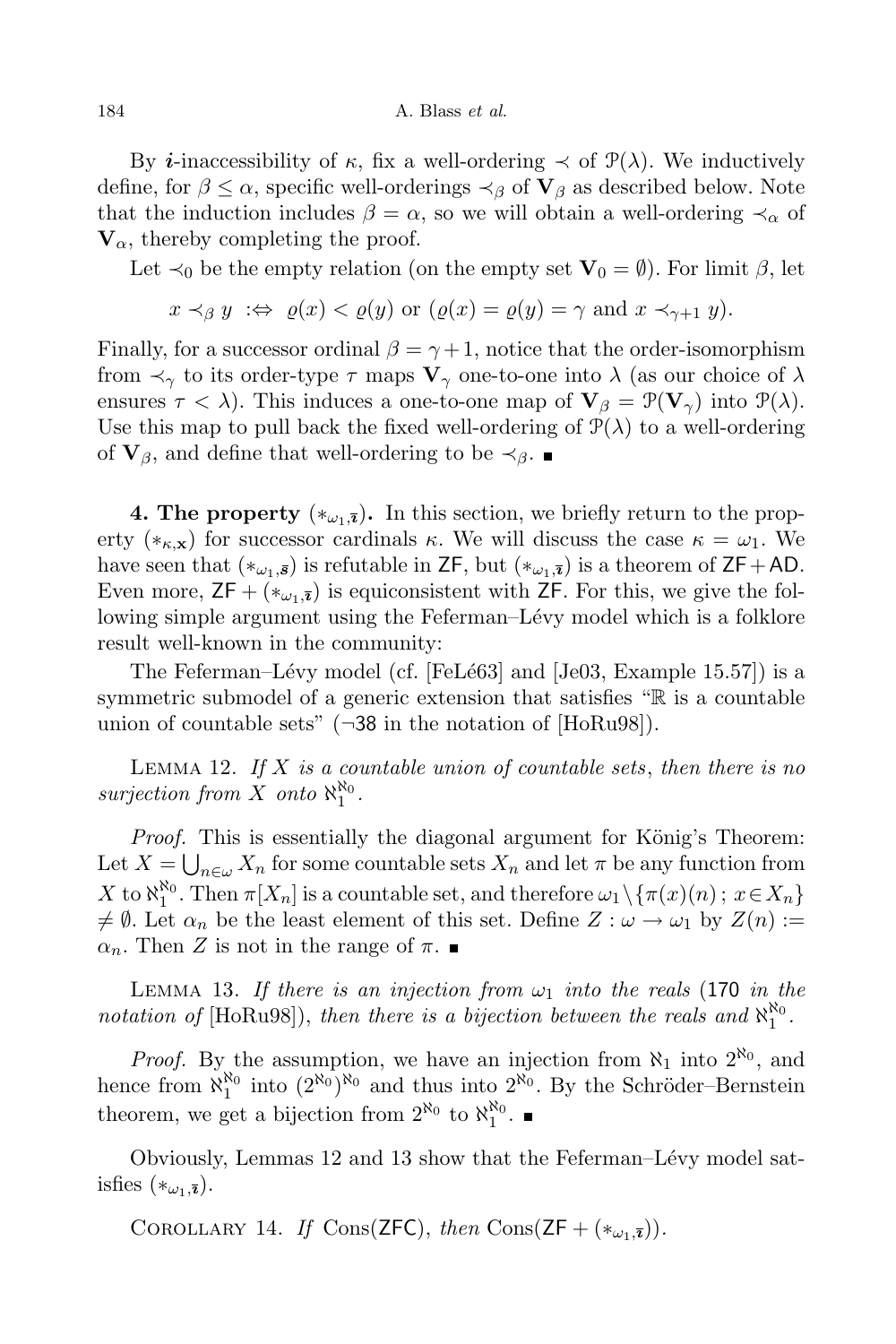5. Cardinals that are not *i*-inaccessible. For the remainder of the paper, we shall freely use the notation for forcing and symmetric submodels of generic extensions as laid out in [Je03, pp. 249–261]. In the ZFC context, we can recursively define for any cardinal  $\mu$  its *beth sequence* by  $\mathcal{D}_0(\mu) := \mu$ ,  $\beth_{\alpha+1}(\mu) := 2^{\beth_{\alpha}(\mu)}$ , and  $\beth_{\delta}(\mu) := \bigcup \{ \beth_{\alpha}(\mu) \, ; \, \alpha < \delta \}$  (for limit ordinals  $\delta$ ).

LEMMA 15. Let M be a model of ZFC. Assume that, in M,  $\lambda$ ,  $\mu$ , and  $\kappa$  are cardinals satisfying  $2^{\lambda} < \kappa$ ,  $2^{\mu} < \kappa$ . Assume further that, in M,  $\mathbb P$  is a partial order with Card( $\mathbb P$ ) =  $\mu$ . Let G be  $\mathbb P$ -generic over M, and  $M \subseteq N \subseteq M[G]$  such that N is a model of ZF. Then

$$
N \models 2^{\lambda} <_{\bar{s}} \kappa.
$$

Similarly, if in addition, in M,  $\beth_{\lambda}(\mu) < \kappa$ , then

 $N \models \mathbf{V}_{\lambda} \leq_{\bar{\mathbf{s}}} \kappa.$ 

Proof. This lemma is a standard and basic technique of forcing. Let us call a P-name  $\tau$  canonical if it consists of pairs  $\langle \alpha, p \rangle$  for  $\alpha < \lambda$ . Obviously, there are at most  $(2^{\text{Card}(\lambda\times\mathbb{P})})^M$  many canonical names. In  $M[G]$ , every subset of  $\lambda$  has a canonical name, so we have

$$
(2^{\lambda})^{M[G]} \leq (2^{\operatorname{Card}(\lambda \times \mathbb{P})})^{M} = (2^{\max\{\lambda,\mu\}})^{M} < \kappa.
$$

Therefore,  $M[G] \models$  "there is no surjection from  $2^{\lambda}$  onto  $\kappa$ ".

Suppose, towards a contradiction, N has a surjection from  $(2^{\lambda})^N$  onto  $\kappa$ . This persists in  $M[G]$  and (since  $(2^{\lambda})^N \subseteq (2^{\lambda})^{M[G]}$ ) can be trivially extended to a surjection from  $2^{\lambda}$  onto  $\kappa$  in  $M[G]$ . Contradiction!

For the additional claim, we define *canonical*  $\alpha$ -names for elements of  $V_{\alpha}$ by recursion: Elements F of  $V_\omega$  are absolute and can be represented by the name  $\overline{F}$ . These names are the canonical 0-names. If C is the set of canonical α-names (for elements of  $V_{ω+α}$ ), then a canonical  $α + 1$ -name is a subset of  $C \times \mathbb{P}$ . Recursively, it is easy to see that there are at most  $\Delta_{\lambda}(\mu)^M$  many canonical  $\lambda$ -names, so  $M[G] \models$  "there is no surjection from  $V_{\lambda}$  onto  $\kappa$ ", which again persists downwards to  $N$ .

COROLLARY 16. Let M be a model of  $\mathsf{ZFC} + \mathsf{IC}$  and let  $\kappa \in M$  be inaccessible. If  $\mathbb{P} \in M$  is a partial order with  $M \models \text{Card}(\mathbb{P}) < \kappa$  and N is a **ZF**-model such that  $M \subseteq N \subseteq M[G]$ , then

$$
N \models \text{``$\kappa$ is $\boldsymbol{v}$-inaccessible''}.
$$

*Proof.* Since Card( $\mathbb{P}$ )  $\lt$   $\kappa$ ,  $\kappa$  remains regular in M[G] and hence in N. The rest follows from Lemma 15.

THEOREM 17. If  $\text{Cons}(\textsf{ZFC} + \textsf{IC}), \text{ then } \text{Cons}(\textsf{ZF} + \textsf{IC}_{\boldsymbol{v}/\neg \textbf{\textit{i}}}).$ 

*Proof.* Assume that  $\kappa$  is strongly inaccessible in  $M \models$  **ZFC**. If  $\mathbb{P}$  is Cohen forcing and G is  $\mathbb{P}$ -generic over M, we can create a symmetric submodel  $N \subseteq M[G]$  such that the reals in N are not well-ordered (cf. [Je03, Example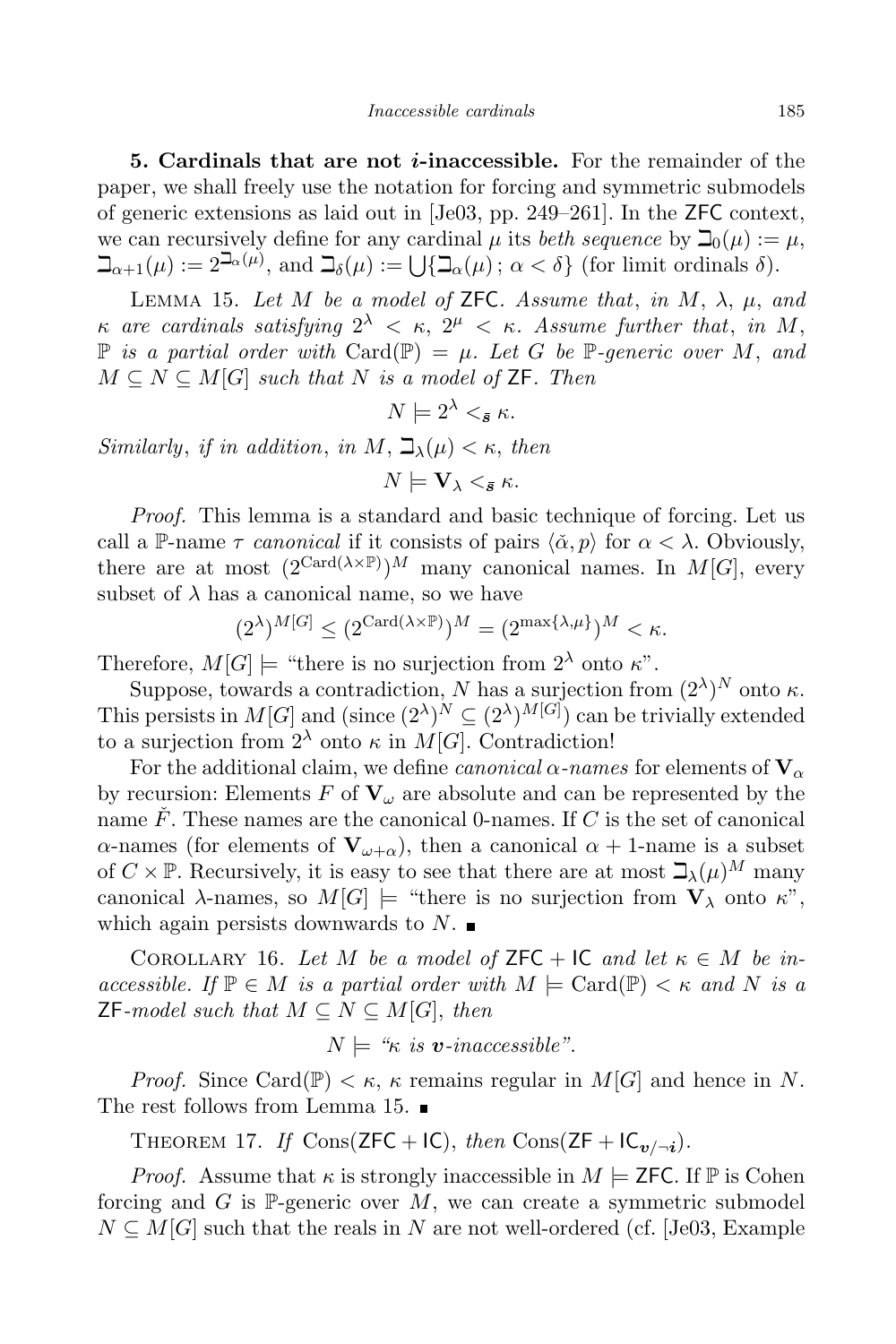15.52]). By Proposition 6, we know that  $N \models {\kappa}$  is not *i*-inaccessible". But by Corollary 16,  $N \models " \kappa \text{ is } v\text{-inaccessible".}$ 

6. Cardinals that are not  $v$ -inaccessible. In this section, we will construct a model of  $\mathsf{ZF}+\mathsf{IC}_{\bar{\mathbf{s}}/\neg \mathbf{v}}$ . We start with a ground model M satisfying  $ZFC+$  "there exists an inaccessible" and let  $\kappa$  be a fixed inaccessible cardinal in M. Consider the partial order

$$
\mathbb{P} := \operatorname{Fn}(\kappa \times \omega, 2)
$$

adding a  $\kappa$ -sequence of Cohen reals. Let **G** be the group of all permutations of  $\kappa$ , acting on  $\mathbb P$  by

$$
\pi(p)(\alpha, n) := p(\pi^{-1}(\alpha), n);
$$

it permutes the canonical names  $\dot{c}_{\alpha}$  of the Cohen reals by acting on the subscripts  $\alpha$ . If  $A \subseteq \kappa$  is a set, then let  $K_A \subseteq \mathbf{G}$  be the set of those permutations that fix the elements of A. Now take the filter  $\mathcal F$  on  $G$  generated by the set  ${K_A : A \subseteq \kappa, \text{Card}(A) < \kappa}$ . Fix a P-generic filter G over M and let N be the symmetric submodel of  $M[G]$  defined by  $\mathcal{F}$ .

Clearly,  $c_{\alpha} \in N$ , as  $K_{\{\alpha\}}$  is a support of its canonical name. For each  $\lambda < \kappa$ , the initial segment  $C_{\lambda} := \langle c_{\alpha} : \alpha < \lambda \rangle$  of the adjoined  $\kappa$ -sequence of Cohen reals is in N, because its canonical name is supported by  $K_{\lambda}$ .

PROPOSITION 18. In N, there is a surjection from  $V_{\omega+4}$  onto  $\kappa$ ; in particular,  $\kappa$  is not **v**-inaccessible (by Lemma 4).

*Proof.* Consider, in  $N$ , the function  $t$  assigning to every well-ordering (in N) of a subset (in N) of  $\mathcal{P}^N(\omega)$  its order-type. For every  $\lambda < \kappa$ , the set  $C_{\lambda} \in N$  witnesses that  $\lambda \in \text{ran}(t)$ . But the domain of t is a subset of  $\mathbf{V}_{\omega+4}$ .  $\blacksquare$ 

PROPOSITION 19. In N,  $\kappa$  is  $\bar{s}\text{-}inaccessible$ .

*Proof.* Consider  $\lambda < \kappa$  and suppose, toward a contradiction, that N contains a map of  $\mathcal{P}^N(\lambda)$  onto  $\kappa$ . Fix, in the ground model M, a name  $\dot{f}$ and a condition p such that  $p \Vdash "f : \mathcal{P}^N(\lambda) \to \kappa$  is surjective".

For the rest of this proof, we shall work in M. Fix  $\mu < \kappa$  large enough so that  $K_{\mu}$  supports f and so that dom $(p) \subseteq \mu \times \omega$ .

Fix some  $\alpha < \kappa$ . Since p forces  $\alpha$  to be in the range of f, we can choose a nice name  $\dot{x}_{\alpha}$  for a subset of  $\lambda$  and choose a condition  $q_{\alpha}$  extending p and forcing that  $f(\dot{x}_\alpha) = \alpha$ . Thanks to the countable chain condition of  $\mathbb{P}$ , there is a set  $I \subseteq \kappa$  such that  $\text{Card}(I) \leq \lambda$ ,  $\text{dom}(q_\alpha) \subseteq I \times \omega$ , and  $\text{dom}(r) \subseteq I \times \omega$ for every condition r involved in the nice name  $\dot{x}_{\alpha}$ . (Note that the conditions involved in a nice name for a subset of  $\lambda$  constitute  $\lambda$  many antichains, each of which is countable.) Let  $\pi_{\alpha} \in \mathbf{G}$  be a permutation that fixes all ordinals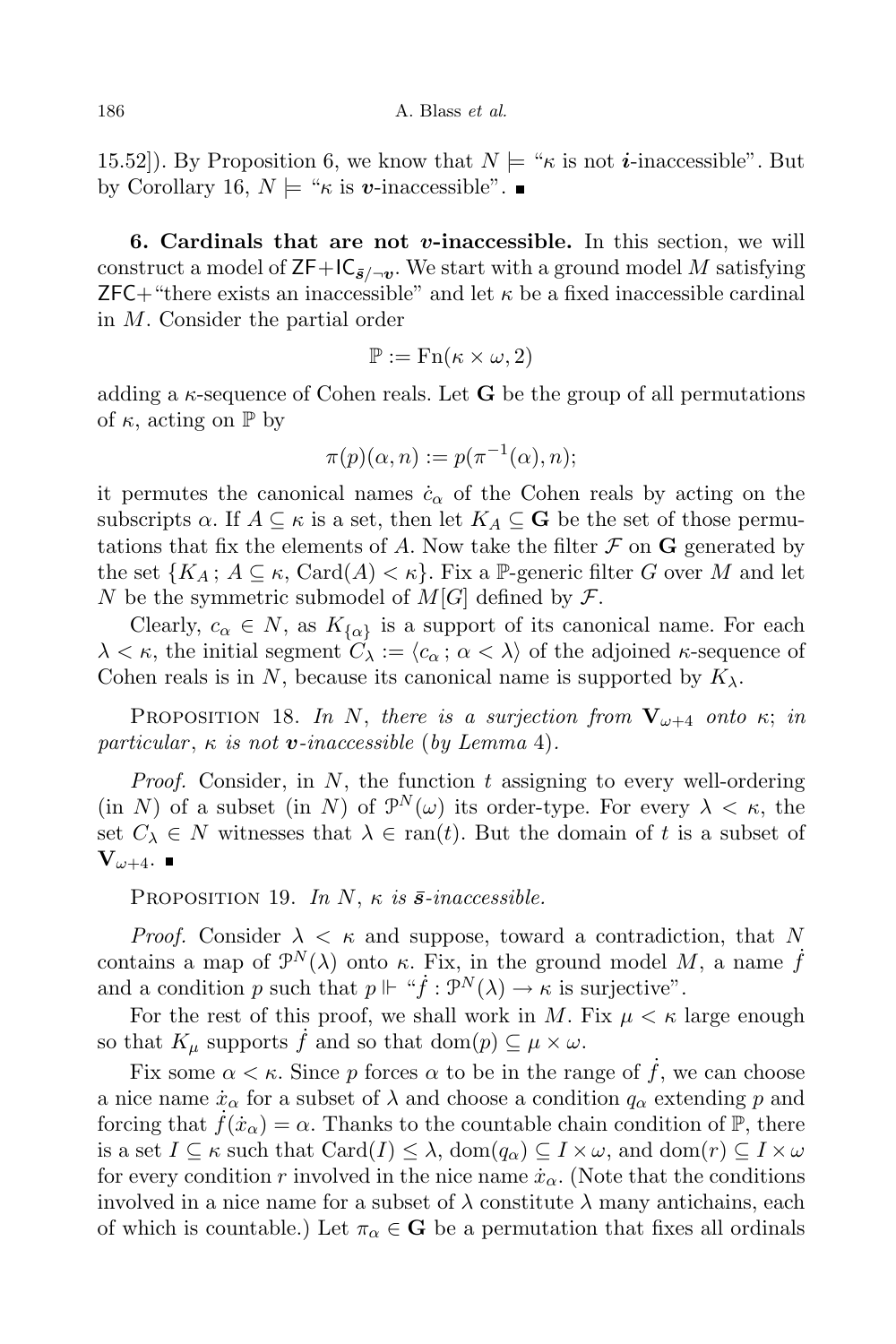$\langle \mu \rangle \sim \mu$  but moves all ordinals in  $I \setminus \mu$  to ordinals between  $\mu$  and  $\mu + \lambda$  (ordinal sum). Then  $\pi_{\alpha}$  fixes  $\dot{f}$  and p, by our choice of  $\mu$ . Therefore:

- (1)  $\pi_{\alpha}(\dot{x}_{\alpha})$  is a nice name for a subset of  $\lambda$ , and all conditions involved in it have domains  $\subseteq (\mu + \lambda) \times \omega$ .
- (2)  $\pi_{\alpha}(q_{\alpha})$  is a condition extending p and having domain  $\subseteq (\mu + \lambda) \times \omega$ .
- (3)  $\pi_{\alpha}(q_{\alpha}) \Vdash \dot{f}(\pi_{\alpha}(\dot{x}_{\alpha})) = \alpha.$

Now let  $\alpha$  vary over all ordinals  $\lt \kappa$ . The numbers of possibilities for  $\pi_{\alpha}(\dot{x}_{\alpha})$  and  $\pi_{\alpha}(q_{\alpha})$  are, thanks to the  $\mu + \lambda$  bounds in (1) and (2), strictly smaller than  $\kappa$ , because  $\kappa$  is inaccessible (in M). So there must be some  $\alpha < \beta < \kappa$  with  $\pi_{\alpha}(\dot{x}_{\alpha}) = \pi_{\beta}(\dot{x}_{\beta})$  and  $\pi_{\alpha}(q_{\alpha}) = \pi_{\beta}(q_{\beta})$ . But then (3) and the corresponding assertion for  $\beta$  say that one and the same condition forces one and the same term to have two distinct values, a contradiction.

THEOREM 20. If Cons(ZFC + IC), then Cons(ZF +  $IC_{\bar{s}/\neg v}$ ).

7. Cardinals that are not  $\bar{s}$ -inaccessible. In this last section, we will construct a model of  $\mathsf{ZF} + \mathsf{IC}_{\bar{\imath}/\neg\bar{\mathbf{s}}}$ . We again start with a ground model M satisfying  $ZFC+$  "there exists an inaccessible" and let  $\kappa$  be a fixed inaccessible cardinal in M. Here we consider the partial order

$$
\mathbb{P} := \operatorname{Fn}(\kappa \times \omega \times \omega, 2)
$$

which adds for each  $\alpha < \kappa$  a countable set of Cohen reals  $\{c(\alpha, n) : n \in \omega\}$ . We are going to permute these sets so that we cannot pick from these countable sets.

Let G be the group of permutations of  $\kappa \times \omega$  that fix the first component, i.e., the direct product of  $\kappa$  copies of the group of all permutations of  $\omega$ . Let this group act on  $\mathbb P$  by permuting the indices  $\langle \alpha, n \rangle$  of the Cohen reals, i.e.,

$$
\pi(p)(\alpha, n, m) := p(\pi^{-1}(\alpha, n), m).
$$

Similarly to §6, we let  $K_A \subseteq \mathbf{G}$  be the set of those permutations that fix the elements of  $A \subseteq \kappa \times \omega$ . This time, we take the filter  $\mathcal F$  on G generated by the set  $\{K_A; A \subseteq \kappa \times \omega \text{ finite}\}\$ . Fix a P-generic filter G over M and let N be the symmetric submodel of  $M[G]$  defined by F. Clearly,  $c(\alpha, n) \in N$ , as  $K_{\{\langle \alpha,n \rangle\}}$  is a support of its canonical name.

LEMMA 21. In N, the cardinal  $\kappa$  is not  $\bar{s}$ -inaccessible.

*Proof.* It is enough to show that there is a surjection from the reals onto  $\kappa$  in N. We consider the function  $f \in M[G]$  defined by

$$
f(x) := \begin{cases} \alpha & \text{if } x = c(\alpha, n) \text{ for some } n, \\ 0 & \text{otherwise.} \end{cases}
$$

It is easy to see that f has a hereditarily symmetric name, and thus  $f \in N$ .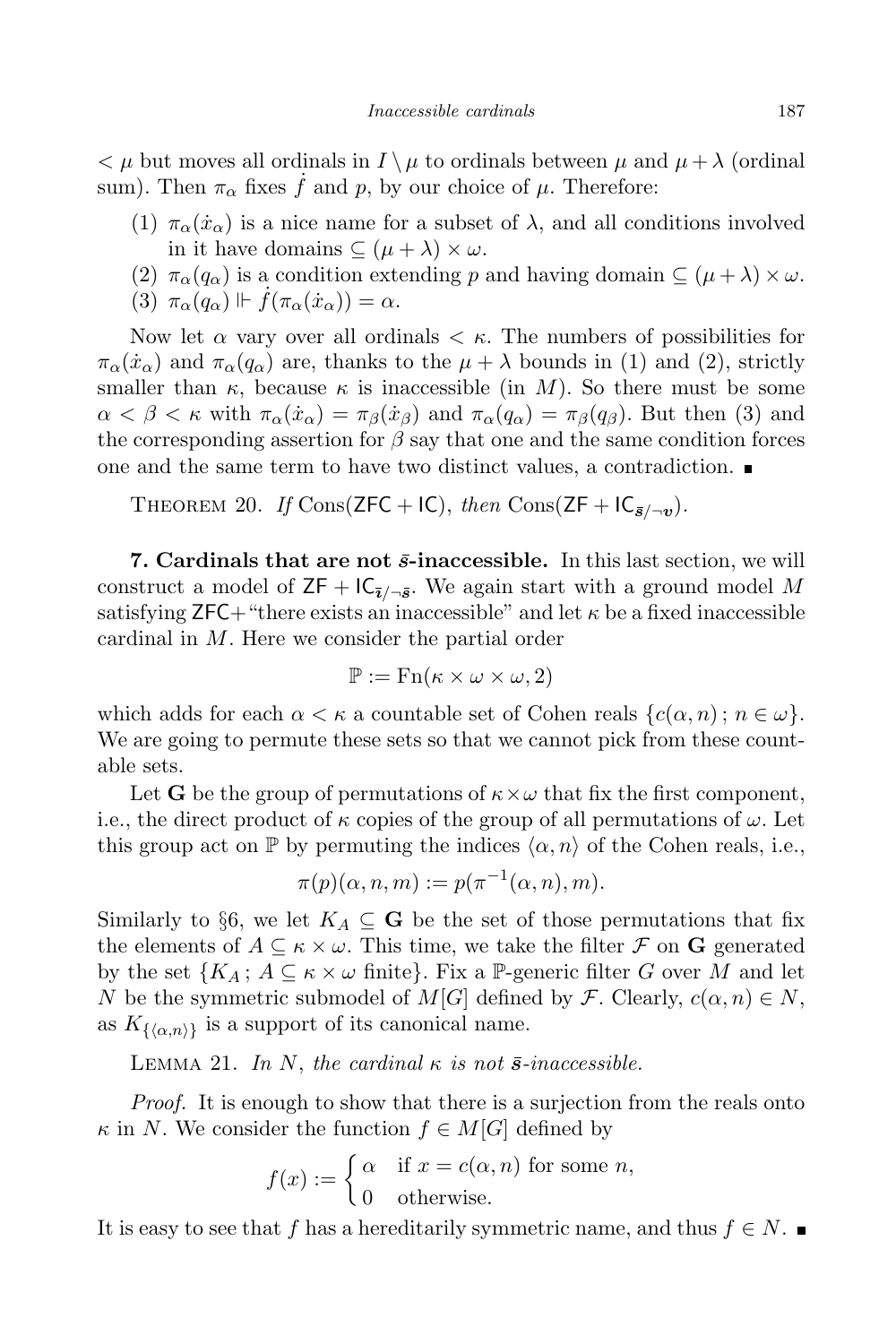We now turn to the proof that  $\kappa$  is  $\bar{\imath}$ -inaccessible in N. For  $A \subseteq \kappa \times \omega$ ,  $p \in \mathbb{P}$  and  $J \subseteq \mathbb{P}$ , we define

$$
p^{A} := \{ \langle \alpha, n, m, i \rangle \in p \, ; \, \langle \alpha, n \rangle \in A \} = p \cap (A \times \omega \times 2),
$$
  

$$
J^{A} := \{ p^{A} \, ; \, p \in J \}.
$$

LEMMA 22. Fix some finite  $A \subseteq \kappa \times \omega$ . Let  $\varphi$  be a formula of the forcing language such that for all names  $\tau$  occurring in  $\varphi$ , we have  $K_A \subseteq \text{sym}(\tau)$ . Then the following holds for all  $p \in \mathbb{P}$ :

$$
If p \Vdash \varphi, then p^A \Vdash \varphi.
$$

*Proof.* If  $p^A \nVdash \varphi$ , then there is a  $q \supseteq p^A$  such that  $q \Vdash \neg \varphi$ . Find a permutation  $\pi \in K_A$  such that  $\pi(p)$  and q are compatible, i.e., there is an r such that  $r \leq \pi(p)$  and  $r \leq q$ . Then  $r \Vdash \neg \varphi$ . Clearly,  $\pi(p)$  forces  $\varphi^{\pi}$ , the formula obtained from  $\varphi$  by replacing all names occurring in  $\varphi$  by their  $\pi$ -images. Since  $\pi \in K_A$ , and by assumption all of the names in  $\varphi$  are supported by  $K_A$ , we get  $\varphi^{\pi} = \varphi$ , so  $r \Vdash \varphi$ , which is absurd.

We shall now look at intermediate models between  $M$  and  $M[G]$ . For some finite  $A \subseteq \kappa \times \omega$ , we consider the forcing notion  $\mathbb{P}^A = \{p^A : p \in \mathbb{P}\}\$ which is forcing-equivalent to ordinary Cohen forcing. Clearly,  $G^A = \{p^A;$  $p \in G$  is a  $\mathbb{P}^A$ -generic filter over M, and  $M[G^A]$  is essentially the Cohen model.

LEMMA 23. If  $X \in N$  is a set of ordinals, then there is a finite  $A \subseteq \kappa \times \omega$ such that  $X \in M[G^A]$ .

*Proof.* Since  $X \in N$ , it has a hereditarily symmetric P-name X (with respect to G). Fix a finite set  $A \subseteq \kappa \times \omega$  such that  $K_A \subseteq sym(\dot{X})$ . Let  $\varphi_{\alpha} \in \check{\alpha} \in \check{X}$ . Clearly, for each  $\alpha$  there is some  $p_{\alpha} \in G$  such that  $p_{\alpha} \Vdash \varphi_{\alpha}$ or  $p_{\alpha} \Vdash \neg \varphi_{\alpha}$ . For every ordinal  $\alpha$ , the formula  $\varphi_{\alpha}$  satisfies the requirement of Lemma 22. Therefore,  $p_{\alpha}^A \Vdash \varphi_{\alpha}$  if and only if  $p_{\alpha} \Vdash \varphi_{\alpha}$ , and hence  $X \in$  $M[G^A]$ .

THEOREM 24. In N, the cardinal  $\kappa$  is  $\overline{\imath}\text{-}inaccessible$ .

Proof. Since our partial order has the c.c.c., it preserves cofinalities. Therefore  $\kappa$  is regular in  $M[G]$  and hence still regular in N. It remains to show that  $\kappa$  cannot be embedded in any  $2^{\lambda}$  for  $\lambda < \kappa$ .

Assume towards a contradiction that there is in N an injection  $h:\kappa \to 2^{\lambda}$ for some  $\lambda < \kappa$ . Such an injection can be viewed as a subset of  $\kappa \times \lambda$ , and therefore as a set of ordinals. We apply Lemma 23 to  $h$  and deduce that there is some finite  $A \subseteq \kappa \times \omega$  such that  $h \in M[G^A]$  and thus

$$
M[G^A] \models \kappa \le 2^{\lambda}.
$$

Keeping in mind that  $Card(\mathbb{P}^A)=\aleph_0$ , we can apply the proof of Lemma 15 to find that  $M \models \kappa \leq 2^{\lambda}$ , which is false.